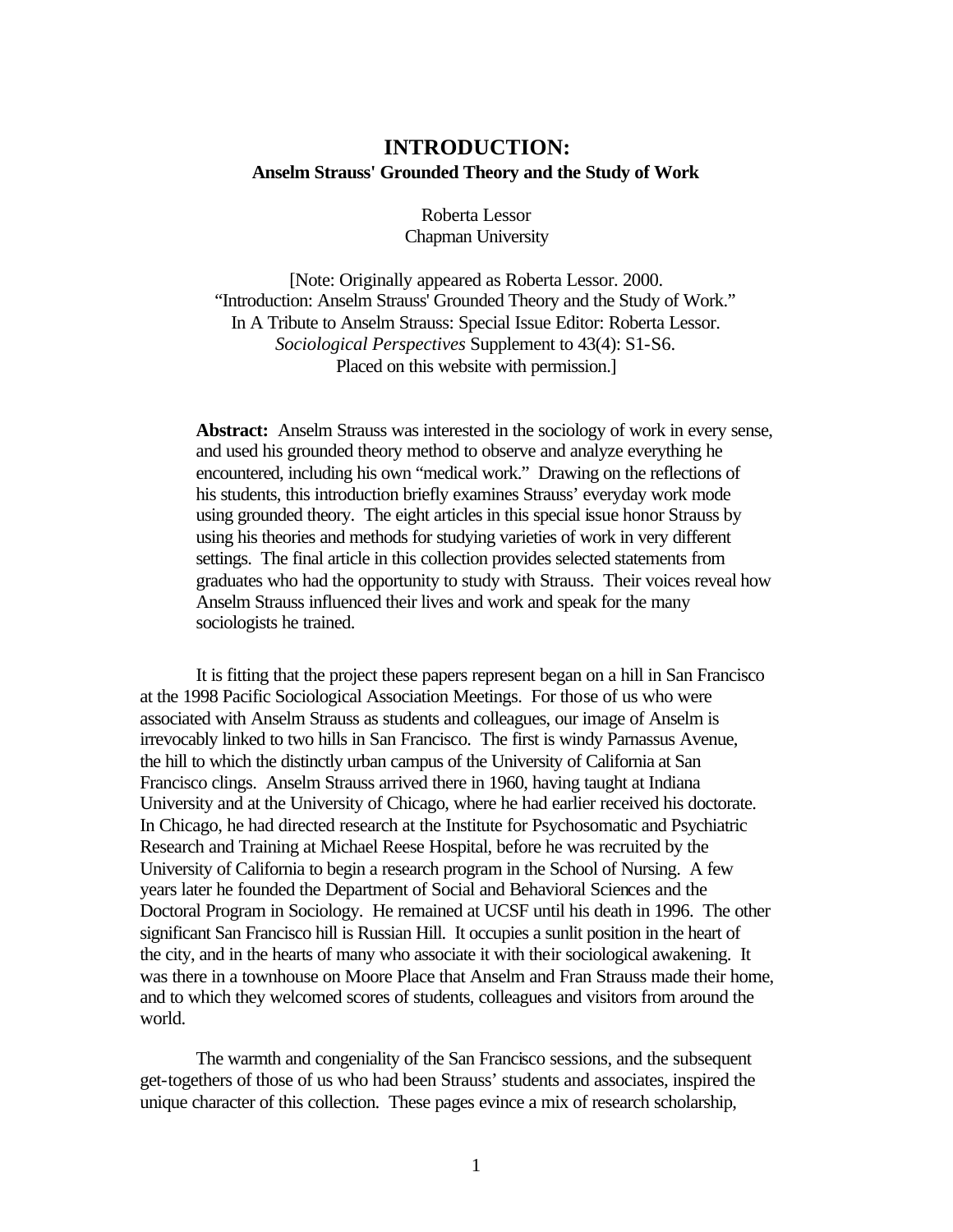grounded theory application and extension, memoir, and quite a few "stories." As will be clear to the reader of the interviews with a few of his former students, Anselm Strauss was an exceedingly complex man of great intellectual breadth, personal warmth, and compassion. He was also a man for whom intellectual and personal life were seamlessly blended. As Judith Musick's remarks and David Hayes-Bautista's remembrance of a long-ago encounter illustrate, Anselm Strauss lived his sociology and encouraged his students to do the same. Monica Casper marvels that Strauss is remarkable for being "someone with a list of publications as long as a boxcar" who would also stop to smell the flowers or listen to a symphony. And we also learned that while Ans was doing so, *or* reading a novel or biography for pleasure, *or* visiting an exhibit, *or* checking out the news, *he was getting analytic insights*. He demonstrated that comparative analytic insights could come from anywhere in life, and be unusual or mundane, which Carolyn Wiener's recollection whimsically illustrates. His confidence, or better said, his "selfacceptance," was unmistakable, and something which his students longed to emulate. He was amazingly down-to-earth for a man who had published over thirty books (more, if one counts the translations) close to 100 journal articles and book chapters, and numerous essays and commentaries. On finishing his doctorate at the University of Chicago in 1945, he emerged in print by publishing more than an article a year, beginning with five papers in the *American Sociological Review* and two in the *American Journal of Sociology* in his first six years alone. The reader is referred to the list of publications in the *festschrift* edited by David Maines (1991), which was further updated in the special edition of *Symbolic Interaction* in his honor edited by Adele Clarke and Leigh Star (1998), and at the Anselm Strauss website at UCSF (www.ucsf.edu\medsoc).

Anselm Strauss was the most unpretentious academic I have ever known. In his nearly sixty years of working and publishing, Strauss advanced symbolic interactionist theory and method remarkably, yet he was soft-spoken and unassuming. His dress and demeanor mirrored his personality. He preferred open-collared shirts and his trademark pullover sweaters to coats and ties, and he was even known to carry drafts of whatever he happened to be working on in a plastic bag—much lighter and easier on the back than a briefcase. He lived most of his life with chronic illness and worked the small necessities of self-care into his daily routine. Totally the sociologist, he used his experiences both in and out of the hospital as data, observations of "medical work" from which he could draw insights. This was a life lesson I took from Anselm: observe what life hands you as data for a sociological analysis. It makes life more interesting, you may improve your analytic skills, and it may even help your situation. Sometimes Anselm needed to take a short rest, and if he were working with students in a seminar, he would give a characteristic, almost dismissive, small wave of his hand and say, "just go on, I'll be right back." That might mean his reclining on the bench beside the fireplace in the Third Avenue Victorian (which housed the sociology program) while we went on with our seminar for twenty minutes. Or it might mean his closing his eyes as he sat in his chair, to return to the conversation in a few minutes with a smile and his full attention.

Anselm Strauss was both sophisticated and practical. He was exceptionally witty with a wry sense of humor, and was interested in something about nearly everything going on in the world. He and Fran collected sculpture, paintings and drawings, and were especially interested in the works of new artists who appealed to them. He played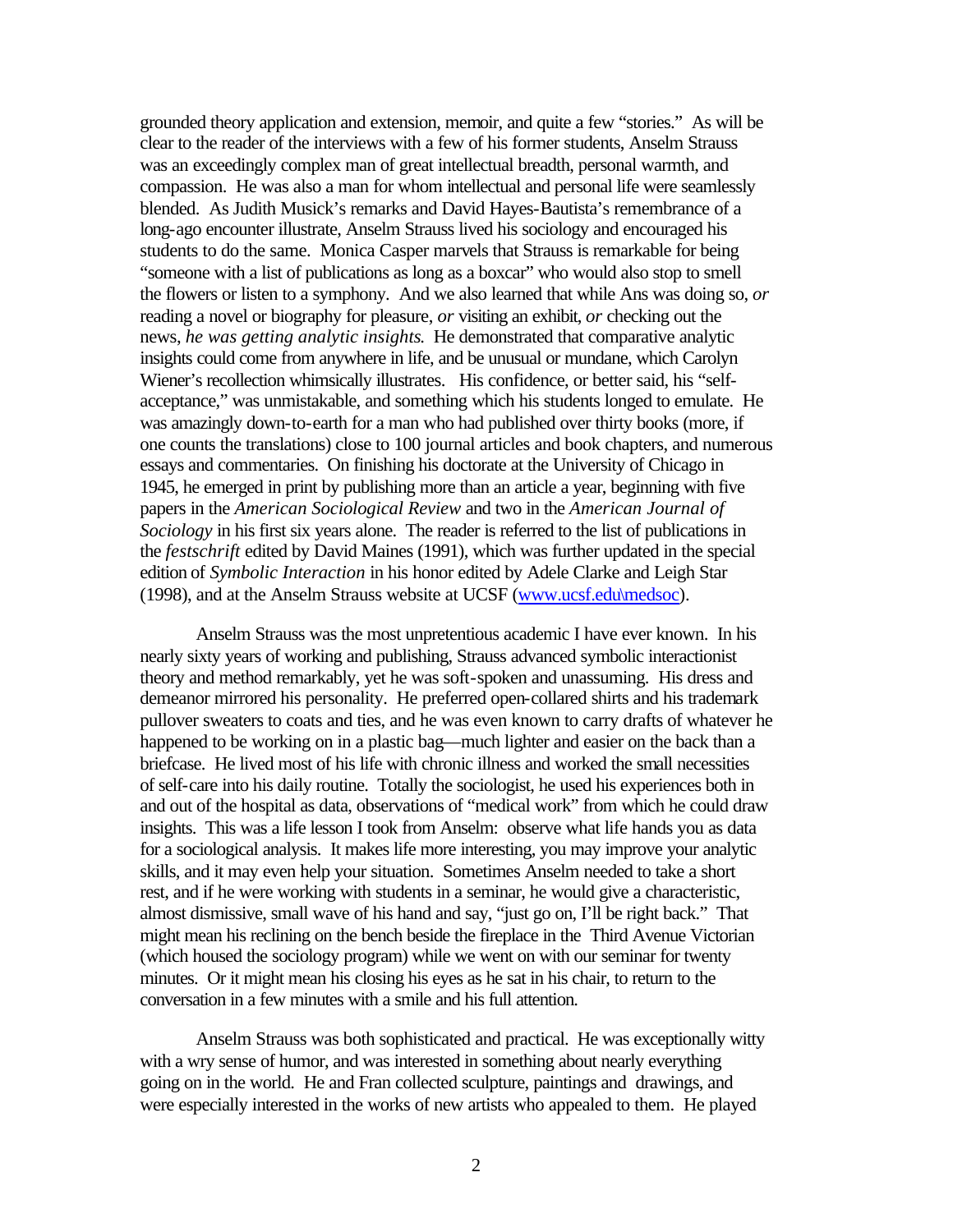Mozart and Beethoven beautifully at the grand piano in his living room. He was also a man who could set out for Palo Alto by bus to see first-hand the kinds of pressures that his student Aaron Smith was encountering as an overworked social worker on a sick kids' ward. Anselm went to find out what Aaron was up against and to see what he could do to help.

These papers and reflections argue that to celebrate someone as a complete human being, one must both honor the person and advance his work. Great scholarship, like all work, exists in a social matrix, and understanding the character of the matrix enables us to further understand the work and the process of its production. Thus we evoke Anselm Strauss' grounded theory methods even in talking about Strauss and everyday life: the conditions under which his work was done, the social processes involved (and with which his students were involved), and the consequences produced. To understand the character of the scholar and the nature of his relationships with others is not only the savoring of warmly held memories but is *analytically useful*. Anselm, more than anyone, would appreciate that. To pursue such an analysis fully would necessitate a complete intellectual biography; however these reflections by students suggest one route that pursuit might take. (See also Isabel Baszanger's (1992, 1998) essays using quotes from interviews with Strauss in 1989 and 1990.)

When we asked for their recollections, Strauss' former students, now sociologists of every stripe--theorists and researchers, teachers, activists, leaders--quickly volunteered to talk about the ways in which Strauss had made his mark on what they produce, teach, and create and on how they interact and how they live. Given the present assault on higher education (Hohm and Wood, 1998), in which tenure is under attack and increasing numbers of part-time and temporary university faculty members struggle to teach classes at more than one university, we have too little of the integrated academic life. Stanley Aronowitz refers to fully living one's academic craft and exercising one's intellectual freedom as "the last good job in America" (1998:206-207). The implications of Aronowitz' observations are clear. Not only does living such an academic life provide a model for justice in working conditions, it also provides the conditions for good work. Anselm Strauss' accomplishments demonstrate the heights that can be achieved when the intellectual life is integrated with the everyday world.

Five of the eight papers in this collection were first presented in two sessions at the 1998 PSA meetings, titled "Papers in the Tradition of the Work of Anselm Strauss." All either explicitly or implicitly bear upon some aspect of the study of work. As Steve Wallace observes, "Strauss was most essentially interested in the sociology of work, and often used a variety of vehicles, settings and scenes (such as hospitals and clinics) for observing and analyzing it." Thus, these papers seem a particularly good fit with the prefatory reflections on how Strauss went about his own work of researching and teaching. Covan uses the subject of her dissertation research, on the universality of elder modelers working with young apprentices to reproduce culture, to reflect on her own apprenticeship with Strauss some 25 years ago. A current analysis of the transmission of cultural tradition can be seen in Gilmore's paper, in which he shows how the reproduction of culture necessarily involves contemporary work in addition to the preservation of the past. Mueller and Mamo analyze career contingencies of nurses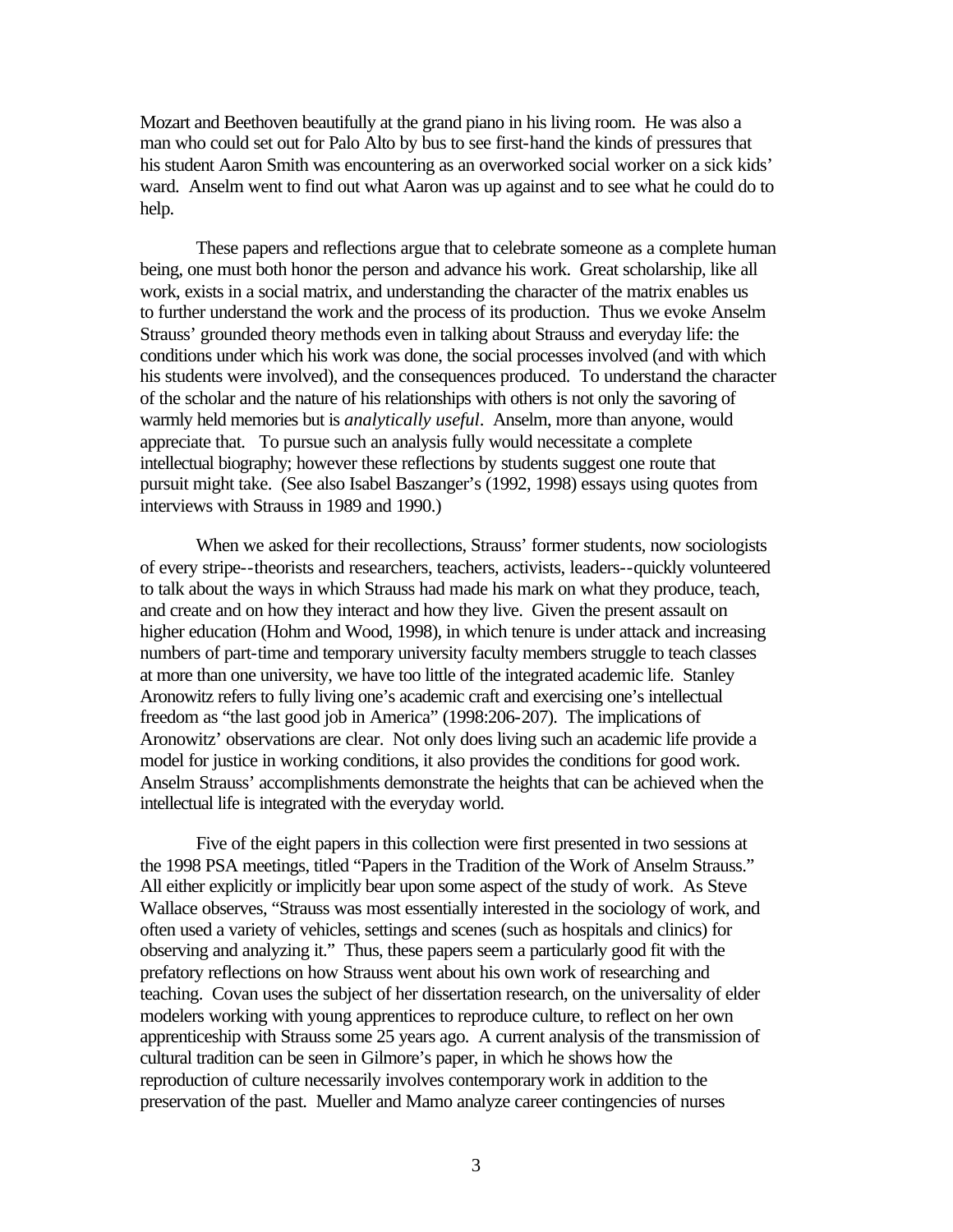supervising clinical trials. Wiener takes the Straussian concepts of negotiation, action and social arenas, to dissect the morass of the rationalized hospital, and to examine a contentious policy arena. In focusing on work in two very contemporary arenas, Chatfield examines the essentially social nature of participatory software design, while Christensen and Casper argue that in contested scientific work, much depends on which actors possess the tools to do the job. Montini draws on Straussian notions of interactional work, identity, and awareness contexts to examine gay and lesbian struggles for open disclosure against heteronormative strategies to keep gays from revealing authentic selves. The work of doing grounded theory in a consulting arena is examined in the Lessor piece on consulting with teachers engaged in globalizing school curricula. Finally, Jurich was inspired by Strauss' quiet determination to solve a research dilemma as she grapples with ontological questions raised by fieldwork on the Lakota Indian Reservation. All but two of the contributors were students or "grandstudents," as Clarke and Star have characterized them (1998), of Anselm Strauss. Chatfield and Gilmore were students of Howard Becker, longtime intellectual traveler with Ans. Taken collectively, the interviews and papers represent personal memories, an analysis of Strauss' way of working, a tribute to his theories and the advancement of his thought. We wanted these pages to reflect the work of Strauss and the ways in which his person and his work influenced those who came after. Our vision has been much improved by standing on the shoulders of such a giant.

## ACKNOWLEDGEMENTS

At the time of the 1998 meetings, Chuck Hohm was editor of Sociological Perspectives, and was most supportive of my idea to do this special issue. I am grateful to him for his help in getting it underway, assisting me as we issued a call for additional papers, and shepherding us through the initial processes of seeking reviewers, and then seeking their reviews! Thank you Chuck. While the search for specialized reviewers was presenting its own set of difficulties, it became time for the journal to change editors, and Chuck put the helm in the capable hands of Peter Nardi. I am grateful to Peter for his observation that a special issue demands special innovations and his suggestion that we do an "interview piece" in which Strauss' former students might speak about what they learned from him and what they've taken into their lives. Thus, we came up with the "Q & A" format in which a variety of voices might be heard. In the spring of 2000 when I was struggling with the pressures of chairing a busy department, teaching and other university demands, Theresa Montini was incredibly kind to volunteer hours of her time to help me. She assisted me by gently reminding reviewers that their evaluations were needed, finding new reviewers when required and encouraging authors as they revised their manuscripts. Without her help, we could not have brought this issue in this year, and I am very grateful. Thanks to Kathy Charmaz for organizing the interview piece and to Katarin Jurich who assisted with this and a number of other essential tasks. The original presenters in San Francisco in 1998 were Monica Casper and Vivian Christensen, Rebecca Chatfield, Adele Clarke, Ellie Covan, Katarin Jurich, Roberta Lessor, Laura Mamo, Aaron Smith, and Carolyn Wiener. Leonard Schatzman and Steve Wallace were excellent discussants on those panels. The Clarke and Smith papers were promised elsewhere, and thus, the San Francisco authors were joined by Sam Gilmore and Theresa Montini to round out this collection. Thanks are due to all who participated,